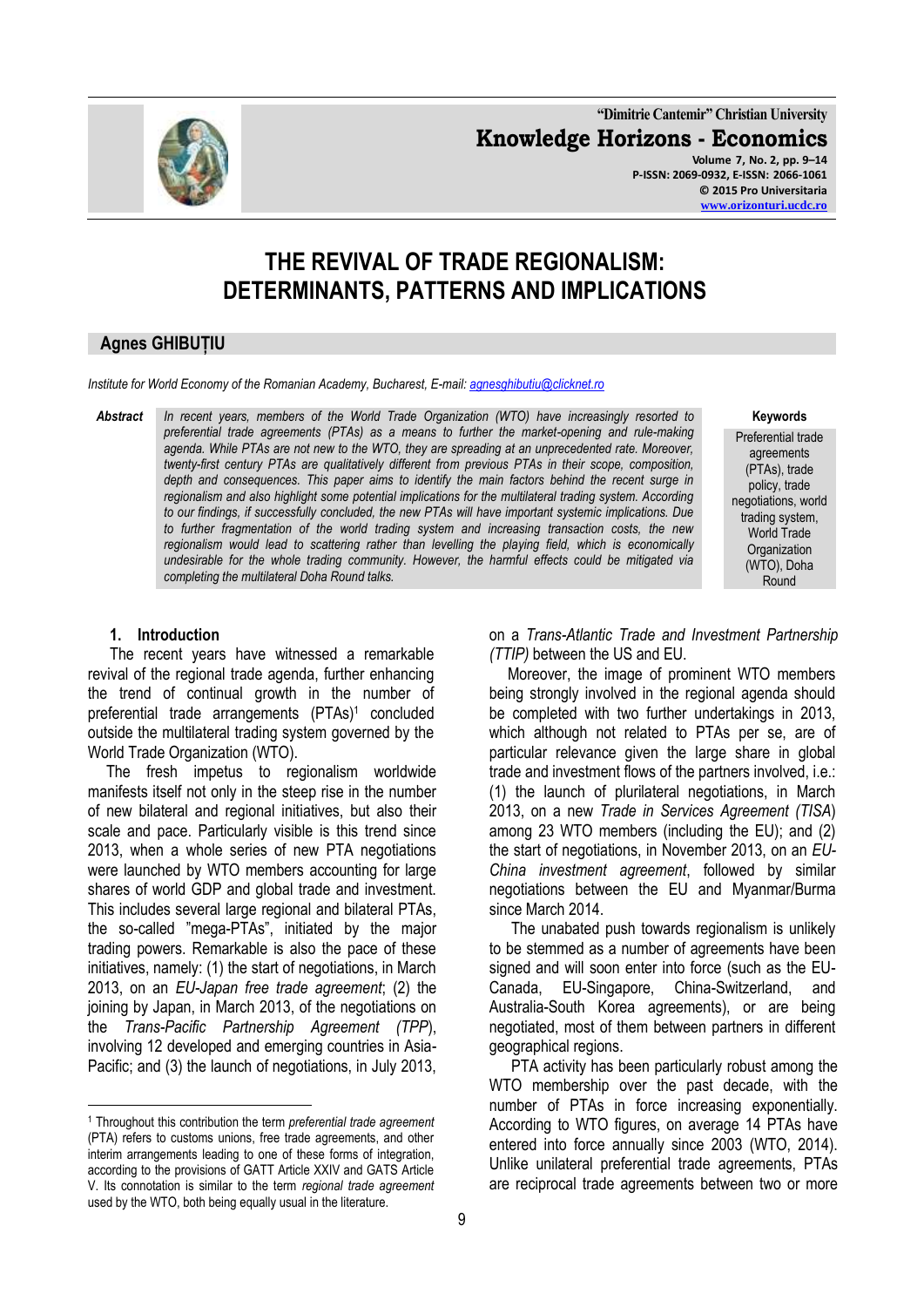partners, and WTO members are bound to notify the agreements in which they participate.

As of April 2015, some 612 notifications of PTAs (counting goods, services and accessions separately) had been received by the GATT/WTO, of which 406 were in force. These WTO figures correspond to 449 physical RTAs (counting goods, services and accessions together), of which 262 are currently in force (90% representing free trade agreements and 10% customs unions (WTO, 2015). The WTO Secretariat furthermore estimates that there are almost 100 agreements in force but that have not been notified to the WTO (WTO, 2014).

The number of PTAs has much faster increased in the WTO system than in that administered by its predecessor, the General Agreement on Tariffs and Trade (GATT). In the period 1948-1994, the GATT received 124 notifications of PTAs (relating to trade in goods), of which 50 were active in 1995. However, since the creation of the WTO, over 400 additional PTAs covering trade in goods or services have been notified (WTO, 2015). Several reasons account for the stronger upward trend in regionalism in the context of the WTO as compared to the GATT, which pertain mainly to important changes that occurred inside the multilateral system following the creation of the WTO, and which we refer to as the *systemic drivers* of trade regionalism.

# **2. The WTO and the systemic drivers of PTAs**

PTAs are not new to the GATT/WTO, and nor are the mega-regional agreements under negotiation. The proliferation of these agreements started already in the 90s and has intensified since then constantly, especially after the establishment of the WTO in 1995. Preferential trade deals are permitted under the GATT/WTO system as derogation from the most favoured nation clause, which lies at the foundation of the multilateral trading system.

Not even mega-regional agreements are new, as their predecessors date back to the mid-1990s. Relevant examples are the *European Single Market*, which has been largely completed at the beginning of 1993, and the *North American Free Trade Agreement (NAFTA)* between Canada, Mexico and the US, which came into force one year prior to the establishment of the WTO, not to mention the *Free Trade Area of the Americas (FTAA),* the project launched in 1994, but failed in 2005, which sought to tie 34 economies in the Western Hemisphere into a single economic bloc. All these initiatives had in common the pursuit of a much deeper regional integration among the partner countries than the global integration provided for among WTO members (Koopman and Wittig, 2014). They also offered models to further extend and refine not only the

original WTO rules and disciplines, but also those embedded in the PTAs concluded later.

It follows, that the new mega-PTAs such as the *Transpacific Partnership (TPP)* currently under negotiation among 12 developed and emerging countries in Asia-Pacific, or the bilateral EU-US *Transatlantic Trade and Investment Partnership (TTIP*) have to be perceived, first and foremost, as the continuation of a trend in regional cooperation that dates back to the mid-1990s, with the US and EU as its main promoters. As such, trade regionalism appears to be a phenomenon embedded in the multilateral trading system itself. Accordingly, the fresh impetus to regionalism worldwide has to be seen as a shift in focus rather than a fundamental course change. And the main factors underlying this shift have to be sought in the structural transformations that have marked the multilateral trading system and the WTO itself over the last decade in the wider context of the changing global political and economic environment.

According to the Marrakesh Agreement on the establishment of the WTO as a result of the Uruguay Round (1986-1994), the organization fulfills five basic functions, namely, it provides for: (1) a set of rules designed to govern the conduct of international trade; (2) a forum for negotiating trade liberalization; (3) a trade dispute settlement mechanism; (4) transparency of trade relations; and (5) coherence in global economic policy making. By virtue of these functions and the whole body of multilateral trade agreements that is administered by the WTO, the organization lies at the heart of the global trading system and has a central role in global trade governance. And precisely the WTO's centricity is at stake when it comes to discuss the outstanding surge in PTAs concluded outside its remit.

Strong global trade growth in the years following the creation of the WTO, that lasted until the outbreak of the financial crisis, has been accompanied by sweeping structural changes in the spheres of international trade and industrial organization, driven by rapid advances in information and communication technologies, but also by market opening worldwide. As a result, new actors and new patterns of trade have emerged, and important changes have occurred in the hierarchy of traders, in the geographical orientation and structure of trade, and in its very nature. In this context, two developments stand out for their major consequences for global trade and global governance mechanisms, namely: (1) the rise of emerging economies and the shift in economic power and influence within the world economy; and (2) the rapid expansion of global production networks or global value chains (GVCs), which combine traditional trade in goods with services, foreign direct investment (FDI) and knowledge – known also as "supply-chain trade" or "21st century trade" (Baldwin, 2012).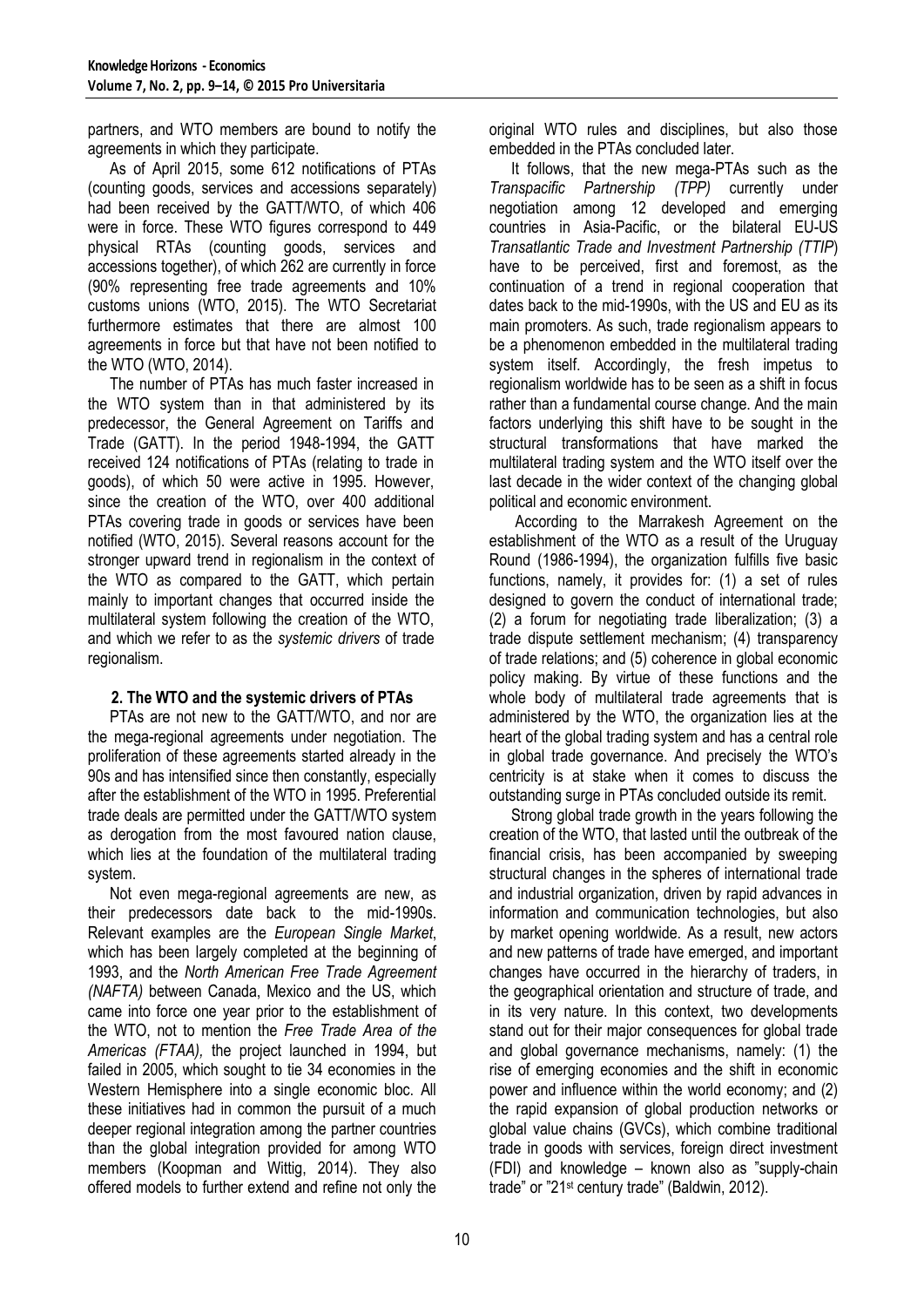The challenges arising from these economic and geopolitical developments constitute – in our opinion – the major *systemic factors* that are driving the current surge in trade regionalism, with which the WTO will have to cope. Indeed, the organization has experienced important transformations in terms of both composition and issues on its trade agenda, and not least geopolitically. Its membership expanded to 161, accounting together for 98% of world trade. The continual expansion of WTO membership and the integration into the multilateral trading system of a number of large emerging economies (e.g. China, Russia etc.) have radically changed the structure of the organization, hindering consensus-based decision making, reducing the effectiveness of its activity and affecting the conduct of multilateral negotiations. Besides, trade policies and trade agreements have increased in complexity, since the very nature of trade barriers has evolved. Nowadays, trade deals are no longer confined to negotiating just the reduction of tariffs, but also non-tariff barriers and behind-the-border regulations, which have gained enormous importance but are more difficult to tackle (Lamy, 2013).

Hence, the first round of multilateral trade negotiations hosted by the WTO – the Doha Round, launched in 2001 – has evolved under much more complex and difficult circumstances than similar rounds of negotiations under the auspices of the GATT. So, no wonder that the round could not be completed till now, though the initial deadline was set for 2005. Moreover, the Doha Round negotiations practically stalled in 2008 over a major divide between developed and developing countries, and with this impasse two of the WTO's central functions have been also blocked, namely those responsible for market-opening and developing new trade rules and disciplines, respectively. Therefore, the WTO rule-book could not be adjusted so as to keep pace with the dramatic changes that have marked the global trade landscape over the last decades. Basically, the bulk of these rules remained stuck in the mid-90s when they were negotiated and agreed as an outcome of the Uruguay Round. Under these circumstances, the market-opening and rule-making agenda required by 21st century trade shifted increasingly towards PTAs concluded outside the WTO.

Undoubtedly, lack of progress in the Doha Round has increasingly reinforced the perception that decisionmaking at the multilateral level is inefficient. Indeed, for the private sector both in developed and developing countries trade liberalization and rule-making via PTAs has proven to be more effective than multilaterally, the latter being seen as a cumbersome and too lengthy undertaking, and also unpredictable and overly politicized. But it is also true that the growing interest of major players in global trade in finding solutions for

regulating and liberalizing markets outside the WTO has diverted substantial energies from the multilateral negotiations, by channeling them towards PTAs. And not least, opening trade and devising new multilateral rules has been further affected by the biggest economic crisis since the 1930s, which distracted attention from the global trade agenda and spurred the promotion of defensive trade policies and even protectionist actions worldwide. It was not until the Ninth WTO Ministerial Conference in Bali (Indonesia), in December 2013, that a window of opportunity arose for overcoming the deadlock in multilateral talks and finalizing the Doha Round (Ghibuțiu, 2015).

#### **3. Patterns and economic relevance of the twenty-first century PTAs**

Like agreements in force, most new PTA negotiations are bilateral. Among the key bilateral negotiations in terms of the parties' share in world trade rank: the *TTIP* between the EU and US, EU-Japan, EU-India, EU-MERCOSUR, as well as Australia-China, Canada-South Korea, and Canada-India. However, a more recent development relates to establishing plurilateral agreements or consolidating existing bilateral agreements among a group of members, such as the *Trans-Pacific Partnership (TPP) Agreement*, currently negotiated between 12 parties, including the US and a number of American and Asian states, and the *Regional Comprehensive Economic Partnership Agreement (RCEP),* aiming to harmonize existing bilateral agreements between the 10 ASEAN members and 6 other WTO members (Australia, China, India, Japan, South Korea, and New Zealand) (WTO, 2014

The numerical proliferation of PTAs is only one facet of the process of greater integration of the world economy and closer interdependencies among economies. Along with their growing number, PTAs increasingly also take the form of deeper integration. Their major focus is regulatory behind-the-border barriers to trade rather than only tariff measures at the border. In this regard, the new PTAs go well beyond existing provisions in the WTO and even previous PTAs, striving to promote deep integration between members. In other words, they aim at high-standard integration through WTO-plus or WTO-extra provisions on regulatory measures, such as technical regulations, standards, sanitary and phytosanitary regulations, services, investment, intellectual property, state aid, public procurement, competition policy, environment, and labour market regulations (UN/DESA, 2014). Especially the mega-PTAs, such as the *TPP*, *TTIP* and *RCEP*, differ qualitatively from previous agreements in their size, depth, as they are generally drawing on a template developed by major players and are aimed at deep liberalization and high-standard, cutting-edge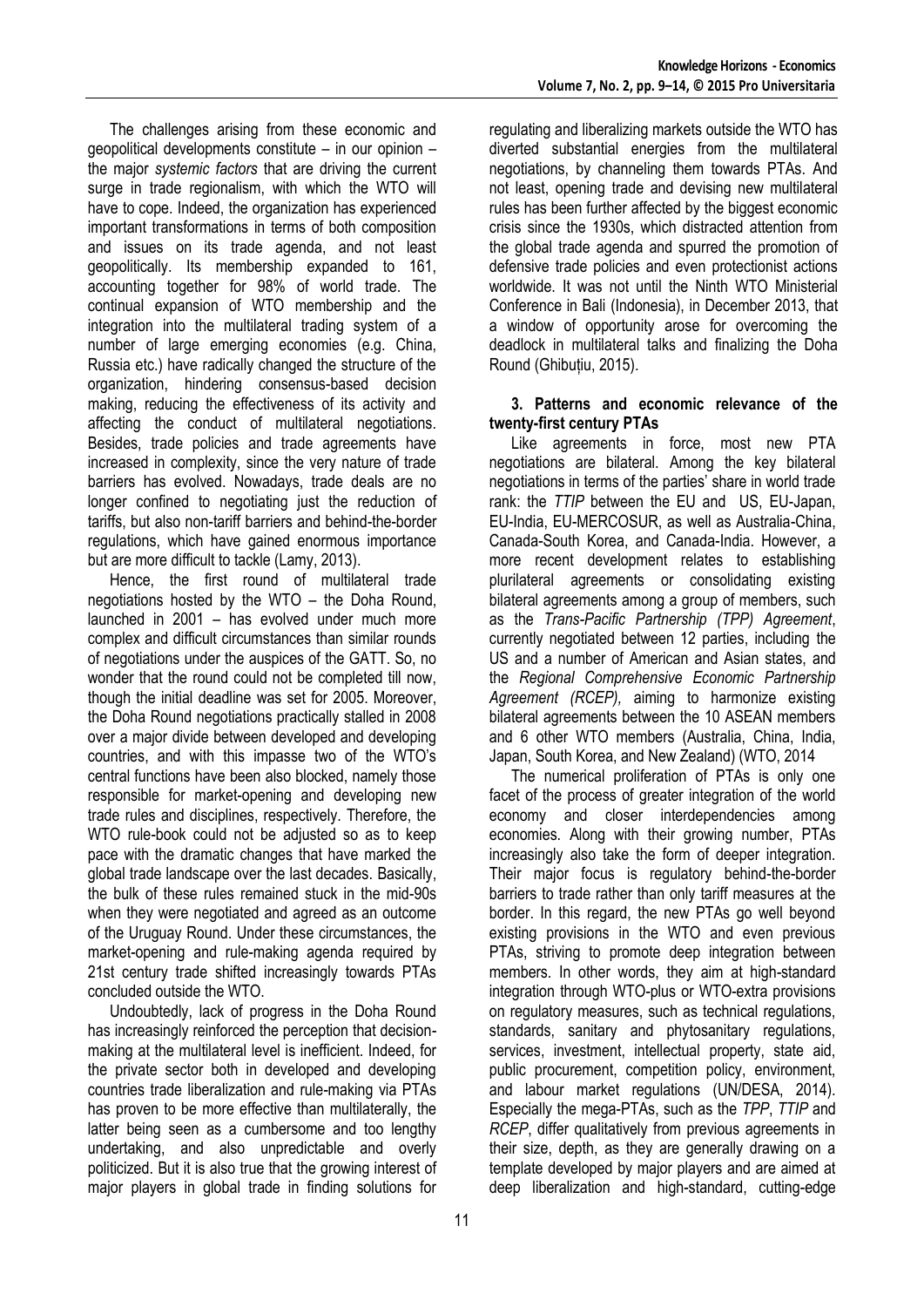regulatory harmonization that covers an increasing share of world trade (UN/DESA, 2015).

As a result, the international trading system is regulated not only by multilateral WTO rules and disciplines, but also a growing number of PTAs, most of which represent deeper trade deals that address rules beyond traditional tariffs or traditional preferential access. Consequently, the share of world trade covered by PTAs is increasing continually. As of 2012, nearly 60% of trade in developed countries has been covered by some PTAs, and each developed country had preferential access to an average of 23 countries in the same year (UNCTAD, 2013). Obviously, these figures are going to substantially increase due the effects of the plethora of new PTAs, including the mega-PTAs launched in 2013 by countries with considerable weight in global trade and investment.

# **4. The economic and geopolitical drivers of PTAs**

Beyond the *systemic factors* favouring the proliferation of trade regionalism, which are associated with the multilateral trading system, the conclusion of PTAs is mainly driven by economic and commercial motivations.

The most obvious reason for pursuing trade agreements is to achieve improved market access for exports of goods and services and FDI. Among the traditional motives of the public and private sector for using PTAs to expand access to international markets include, are: the search for growth markets, diversification of markets and risk, economies of scale, the enhancement of competiveness, export-led growth, insertion and/or increased participation in global supply chains, and the use of trade agreements to self-impose domestic economic reforms (Schwab and Bhatia, 2014).

Furthermore, conclusion of PTAs brings about another series of such arrangements, usually as a trade policy response from excluded countries, triggering a "domino effect". According to numerous observers, trade regionalism generates a competitive dynamic: if two countries negotiate preferential reductions of trade barriers, one or more non-participating countries will be hurt. As a result, the excluded countries will have an incentive to negotiate PTAs themselves, and this process would go on until achieving the goal of global free trade, at least theoretically (Subramanian and Kessler, 2013). Actually, the guidelines currently underlying the US and EU's trade policy options are basically rooted in the theories of regionalism as promoting competitive liberalization.

Under the impact of the global financial crisis and the slow and uneven recovery in the world economy, the economic motivations driving PTAs have become more acute, particularly as the major advanced economies failed to wholly overcome the adverse effects of the crisis. From this angle, the large trading powers' recent offensive to conclude new PTAs is an attempt to definitely exit the crisis (Ghibuţiu and Oehler-Șincai, 2013). By promoting agressively business opportunities for their firms in international markets, the EU, US and Japan aim to stimulate growth domestically, especially as the slowdown in global production and trade in the post-crisis years is largely caused by subdued economic activity and weak import demand in these countries.

The new mega-regionals also aim to meet the need of developed countries to liberalize trade and investment flows through promoting the creation of high-level standards that would enable them to tap the potential of trade and investment constrained by the existing rules and regulations imposed by the WTO (Yong, 2014). These new deals are essentially meant to place these countries at a competitive advantage, as they are used as vehicles for breaking new ground on tackling regulatory barriers to trade and setting a global template for regulatory issues, especially as tariffs continue to come down around the world, and behindthe-border regulatory measures are increasingly gaining importance as barriers to international trade.

But beyond the purely economic motives, the explanation for the hasty rise in PTAs in general and mega-PTAs in particular has to be sought in *geopolitical factors*. The new mega-PTAs are, above all, policy responses by the big trading powers to the challenges raised by the shift of economic and commercial power towards emerging countries. Their recent initiatives demonstrate a firm option for PTAs as a swift way to ensure market opening by their trading partners in the wider context of reconsidering the fundamentals of their economic and trade policies Actually, we are witnessing an attempt to counter the growing erosion of their position in world trade and to reposition themselves in the global economic and trade scene (Ghibuţiu and Oehler-Șincai, 2013).

Though the cumulative weight of the US and EU does not exceed one third of world GDP (at PPP) and a quarter of world trade, the two great powers are traditionally viewed as the "regulators of the world" since they account together for around 80% of the norms governing the functioning of world markets (Horn *et al.,* 2009). And the fact that all "WTO-extra" provisions (i.e. new rules, that are not covered by WTO rules) in the US and EU's new trade deals relate to domestic regulations (e.g. investment protection, competition policy, labour standards and environmental protection) suggests that they are effective tools for the two superpowers to export their own regulatory systems to their PTA partners and preserve thus their primacy in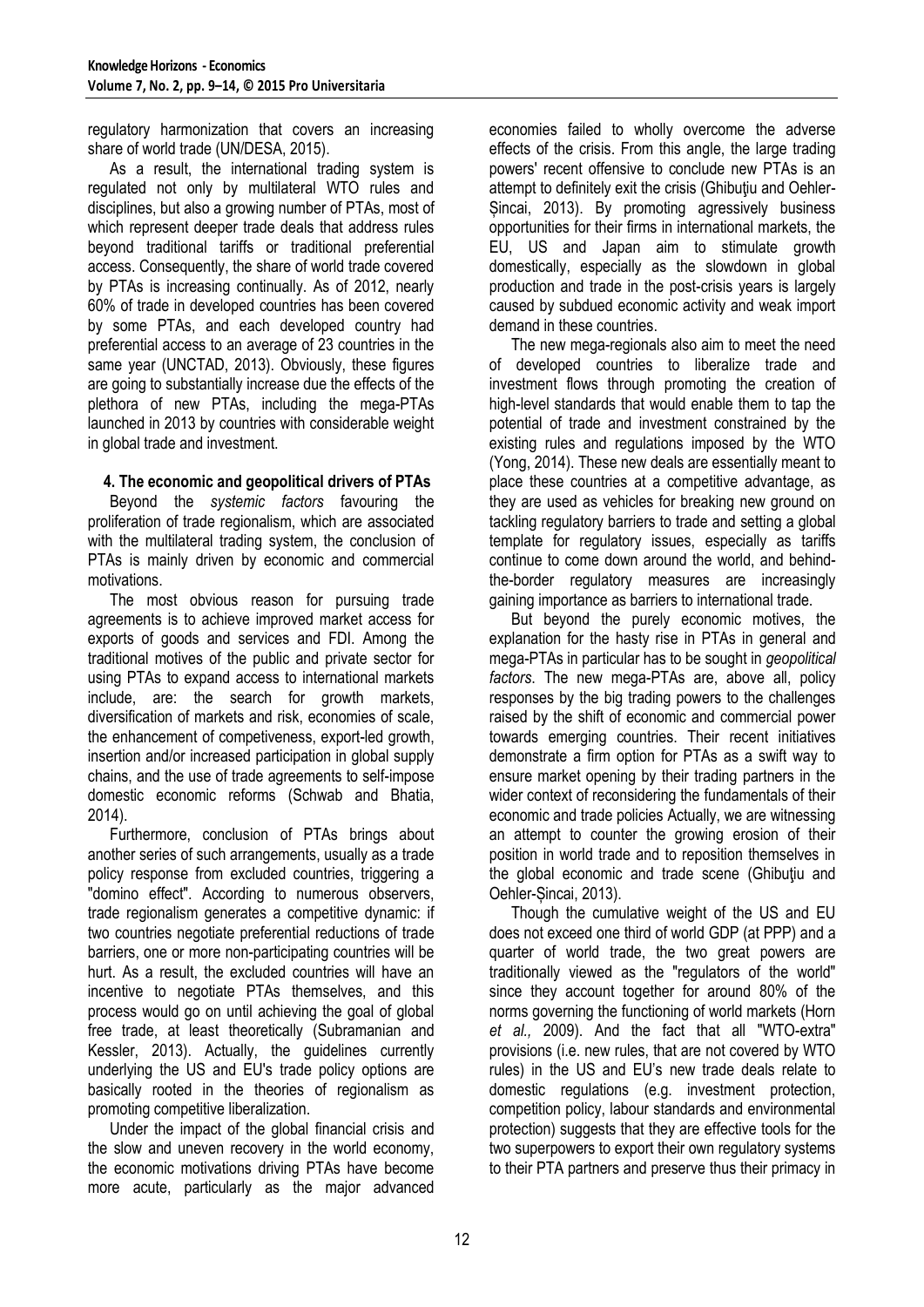determining the rules applicable to trade and investment in the 21st century.

And certainly, apart from the US and EU's interest to keep a decisive role in the formulation of global trade and investment rules, there are also other geopolitical considerations, that relate especially to US endeavours to mitigate the growing influence of China in the world economy and prevent the emergence of a Chinacentred East Asia economic bloc (Yong, 2014). An agreement by the US and the EU to common regulatory standards through the conclusion of the *TTIP* deal would pre-empt China from imposing its own standards in international markets and even force China to adhere to these common standards (Subramanian and Kessler, 201). Ultimately, at issue is how the US and EU deal with the shift in economic power from the advanced countries towards the emerging countries in general, and the rise of China in particular.

#### **5. Concluding remarks**

The outstanding revival of the regional agenda since 2013 and especially the major trading powers' new trade initiatives have prompted worldwide discussions on the future of the world trading system. While the proponents of PTAs and especially mega-PTAs view them as alternatives to multilateral liberalization and updating of trading rules, the opponents raise serious doubts over the reach and effectiveness of PTAs in general and the TPP and TTIP in particular, arguing that the surge in PTAs reduces transparency and uniformity in the global trading system and increases transaction and administration costs, particularly for developing countries.

To the extent that the new PTAs will include issues not currently covered by the WTO multilateral agreements this represents an opportunity to negotiate new trade rules and disciplines on these issues, thus helping to build the edifice of global trade rules and trade liberalization. However, these PTAs may discriminate against those WTO members who are not parties to the agreements and result in trade negotiations at two speeds. Moreover, with behind-theborder policy regimes becoming so important in PTAs, the multilateral trading system runs the risk of regulatory divergence and a resulting fragmentation of markets, which ultimately reduces trading opportunities. There are also serious concerns about the potential effects of the mega-PTAs on countries that are not part of them, since they will cover an overwhelming part of world trade and will establish new global rules and regulations, including standards, that might be inappropriate for their level of development or trade interest. Moreover, a significant number of countries are excluded from their coverage, including both the most dynamic emerging economies (such as the BRICS) and

the smallest and most vulnerable ones. Fear of marginalization and negative consequences for their competitiveness could lead many outsiders to intensify their efforts to promote South-South regional integration schemes, including new PTAs (Ghibuțiu, 2015).

Indeed, unlike other similar undertakings in the past, the new bilateral and regional initiatives have the potential to cover most of global trade and thus trigger substantial changes in the world trading system. If successfully concluded, the mega-PTAs are likely to reshape the global trading system as well as the international investment regime given that they encompass a significant proportion of both world GDP and global trade and FDI.

Actually, the new PTAs initiated by the three major trading powers are pushing preferentialism further than ever before in the history of the GATT/WTO. In other words, the new trade rules and disiciplines developed through PTAs outside the remit of the WTO have the potential to further erode the organization's centricity in the world trading system and even further undermine multilateralism.

As the process of liberalizing trade and devising new multilateral trade rules has virtually stopped in the last decade, and the major traders are pushing more aggressively than ever for PTAs, there is a real risk for the world trading system to be again dominated by power politics, similarly to the 19th century, with the smaller and poorer countries being deprived of the ability to negotiate on an equal footing with the great powers.

Hence, the current trend towards regional and bilateral trade arrangements does not seem to meet the urgent need for closer and more efficient multilateral cooperation required by an increasingly interconnected global economy and interdependent world. Instead, we are witnessing a paradox that the former Director General of the WTO, Pascal Lamy, described as follows: "While the world is *multipolarising* at an unprecedented scale and speed, and GVCs are *multilateralising*, trade governance seems to be *bilateralisin*g" (WTO, 2013). There is no doubt that the plethora of bilateral trade agreements would produce a multitude of regulatory standards with which businesses will hardly comply. Therefore, the question arises whether these bilateral rules will adequately respond to the needs of the GVCs that now make up a majority of world trade. Furthermore, how can be ensured that the current tendency towards regional and bilateral PTAs does not lead to an even greater fragmentation of the world trading system and the world economy? There is a real risk of scattering instead of levelling the playing field, which is economically detrimental for the whole trading community.